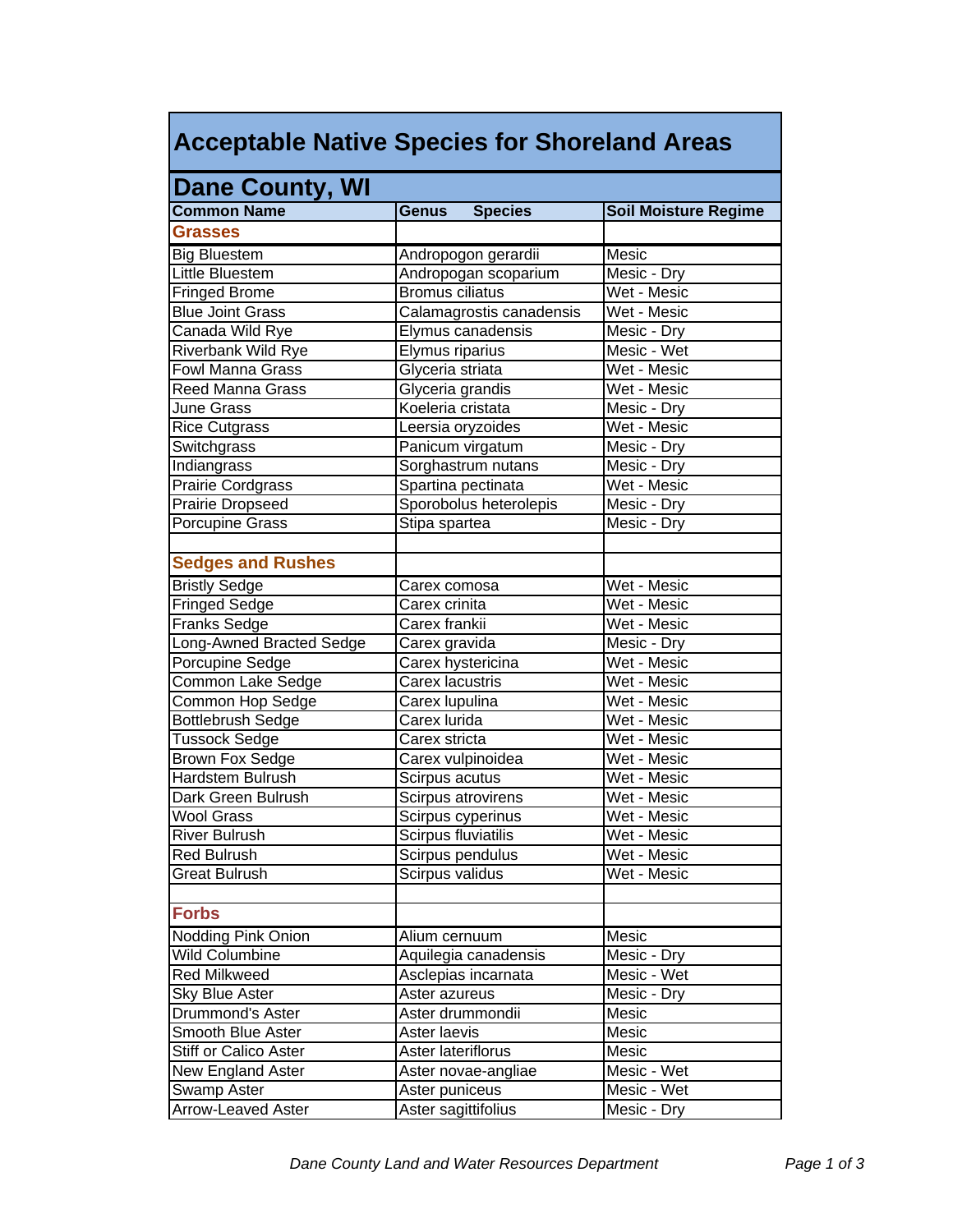## **Acceptable Native Species for Shoreland Areas**

| <b>Dane County, WI</b>       |                                   |                             |  |  |  |
|------------------------------|-----------------------------------|-----------------------------|--|--|--|
| <b>Common Name</b>           | <b>Genus</b><br><b>Species</b>    | <b>Soil Moisture Regime</b> |  |  |  |
| <b>Short's Aster</b>         | Aster shortii                     | Mesic - Dry                 |  |  |  |
| <b>Panicled Aster</b>        | Aster simplex                     | Mesic - Wet                 |  |  |  |
| Pale Purple Coneflower       | Echinacea pallida                 | Mesic - Dry                 |  |  |  |
| Spotted Joe-Pye-Weed         | Eupatorium maculatum              | Mesic - Wet                 |  |  |  |
| <b>Boneset</b>               | Eupatorium perfoliatum            | Mesic - Wet                 |  |  |  |
| Sneezeweed                   | Helenium autumnale                | Mesic - Wet                 |  |  |  |
| Northern Blue Flag Iris      | Iris versicolor                   | Wet - Mesic                 |  |  |  |
| Southern Blue Flag Iris      | Iris virginica                    | Wet - Mesic                 |  |  |  |
| Prairie Blazing Star         | Liatris pycnostachya              | Mesic - Dry                 |  |  |  |
| Marsh Blazing Star           | Liatris spicata                   | Mesic - Wet                 |  |  |  |
| Great Blue Lobelia           | Lobelia siphilitica               | Mesic - Wet                 |  |  |  |
| <b>Monkey Flower</b>         | Mimulus ringens                   | Wet - Mesic                 |  |  |  |
| Wild Bergamot                | Monarda fistulosa                 | Mesic - Dry                 |  |  |  |
| <b>Mountain Mint</b>         | Pycnanthemum virginianum          | Wet - Mesic                 |  |  |  |
| <b>Yellow Coneflower</b>     | Ratibida pinnata                  | Mesic - Dry                 |  |  |  |
| <b>Black-eyed Susan</b>      | Rudbeckia hirta                   | Mesic                       |  |  |  |
| Wild Golden Glow             | Rudbeckia laciniata               | Mesic - Wet                 |  |  |  |
| Sweet Black-eyed Susan       | Rudbeckia subtomentosa            | Mesic                       |  |  |  |
| Cup Plant                    | Silphium perfoliatum              | Mesic - Wet                 |  |  |  |
| <b>Prairie Dock</b>          | Silphium terebinthinaceum         | Mesic                       |  |  |  |
| Ohio Goldenrod               | Solidago ohioensis                | Mesic - Wet                 |  |  |  |
| Stiff Goldenrod              | Solidago rigida                   | Mesic - Dry                 |  |  |  |
| <b>Blue Vervain</b>          | Verbena hastata                   | Mesic - Wet                 |  |  |  |
| <b>Ironweed</b>              | Vernonia fasciculata              | Mesic - Wet                 |  |  |  |
| Culver's Root                | Veronicastrum virginicum<br>Mesic |                             |  |  |  |
| Golden Alexanders            | Zizia aurea                       | Mesic                       |  |  |  |
|                              |                                   |                             |  |  |  |
| <b>Legumes</b>               |                                   |                             |  |  |  |
| Canada Milk Vetch            | Astragalus canadensis             | Mesic                       |  |  |  |
| Partridge Pea                | Chamaecrista fasciculata          | Mesic - Dry                 |  |  |  |
| White Prairie Clover         | Dalea candidum                    | Mesic - Dry                 |  |  |  |
| <b>Purple Prairie Clover</b> | Dalea purpurea                    | Mesic - Dry                 |  |  |  |
|                              |                                   |                             |  |  |  |
| <b>Trees</b>                 |                                   |                             |  |  |  |
| <b>Red Maple</b>             | Acer rubrum                       | Mesic                       |  |  |  |
| Silver Maple                 | Acer saccharinum                  | Mesic                       |  |  |  |
| <b>River Birch</b>           | Betula nigra                      | Wet - Mesic                 |  |  |  |
| Shagbark Hickory             | Carya ovata                       | Mesic                       |  |  |  |
| White Ash                    | Fraxinus americana                | Mesic                       |  |  |  |
| <b>Black Walnut</b>          | Juglans nigra                     | Mesic                       |  |  |  |
| White Oak                    | Quercus alba                      | Mesic                       |  |  |  |
| White Swamp Oak              | Quercus bicolor                   | Wet - Mesic                 |  |  |  |
| <b>Bur Oak</b>               | Quercus macrocarpa                | Dry - Mesic                 |  |  |  |
| Pin Oak                      | Quercus palustris                 | Wet - Mesic                 |  |  |  |
| American Basswood            | Mesic - Wet<br>Tilia americana    |                             |  |  |  |
| Tamarack                     | Larix laricina                    | Wet - Mesic                 |  |  |  |